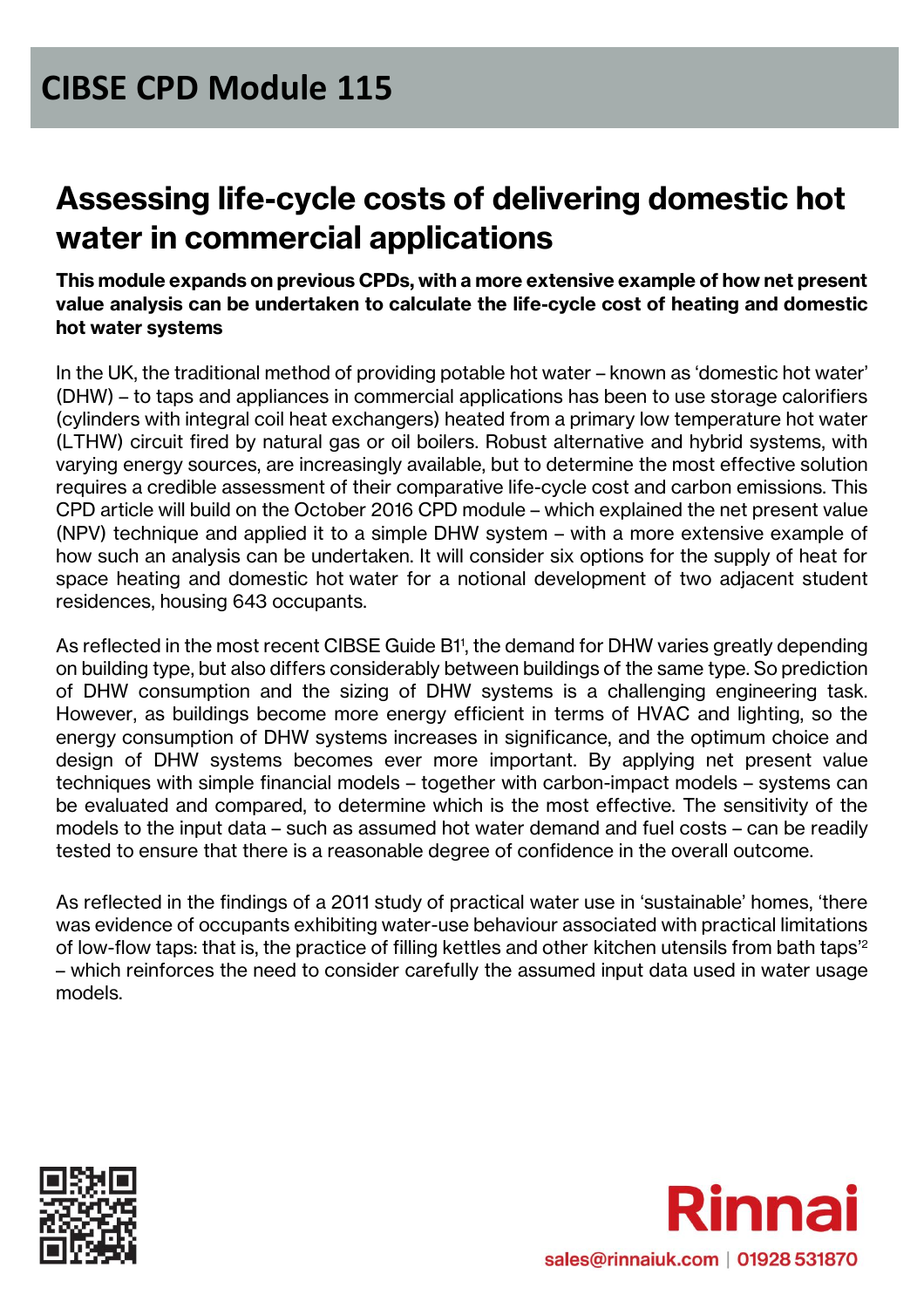A comparison undertaken by an independent consultant for a continuous-flow hot-water heater manufacturer considered different heating and hot-water supply scenarios for two student accommodation blocks, with a total of 643 occupants, to give comparative 20-year NPV costs and equivalent carbon emissions.

Based on data from the Plumbing Engineering Services Design Guide<sup>3</sup>, a daily DHW usage profile was created (shown in Figure 1), which equates to a daily usage rate of 70l per person that – in energy terms – is approximately 1,733kWh, based on a 55K temperature rise between the incoming cold water and the heated water. The DHW demand was adjusted seasonally to account for typical student occupancy profiles, while the incoming cold-water temperature was assumed to follow the average ground temperature at a depth of 1.5m. The annual demand for DHW was thereby determined as 536MWh per year, before allowing for storage and distribution losses.



Figure 1: Typical term-time hourly hot water requirement (at mixed temperature of 40°C) (Source: Aecom/Rinnai research report<sup>4</sup>)

The predicted peak hot-water demand was based on all occupants having a shower within a one-hour period, so each consuming 40l of water – thermostatically mixed from cold and hot water at point of use to  $40^{\circ}$ C – that equates to a peak instantaneous DHW demand of 4.3L $\cdot$ s<sup>-1</sup> (15,480l per hour) at 60°C.



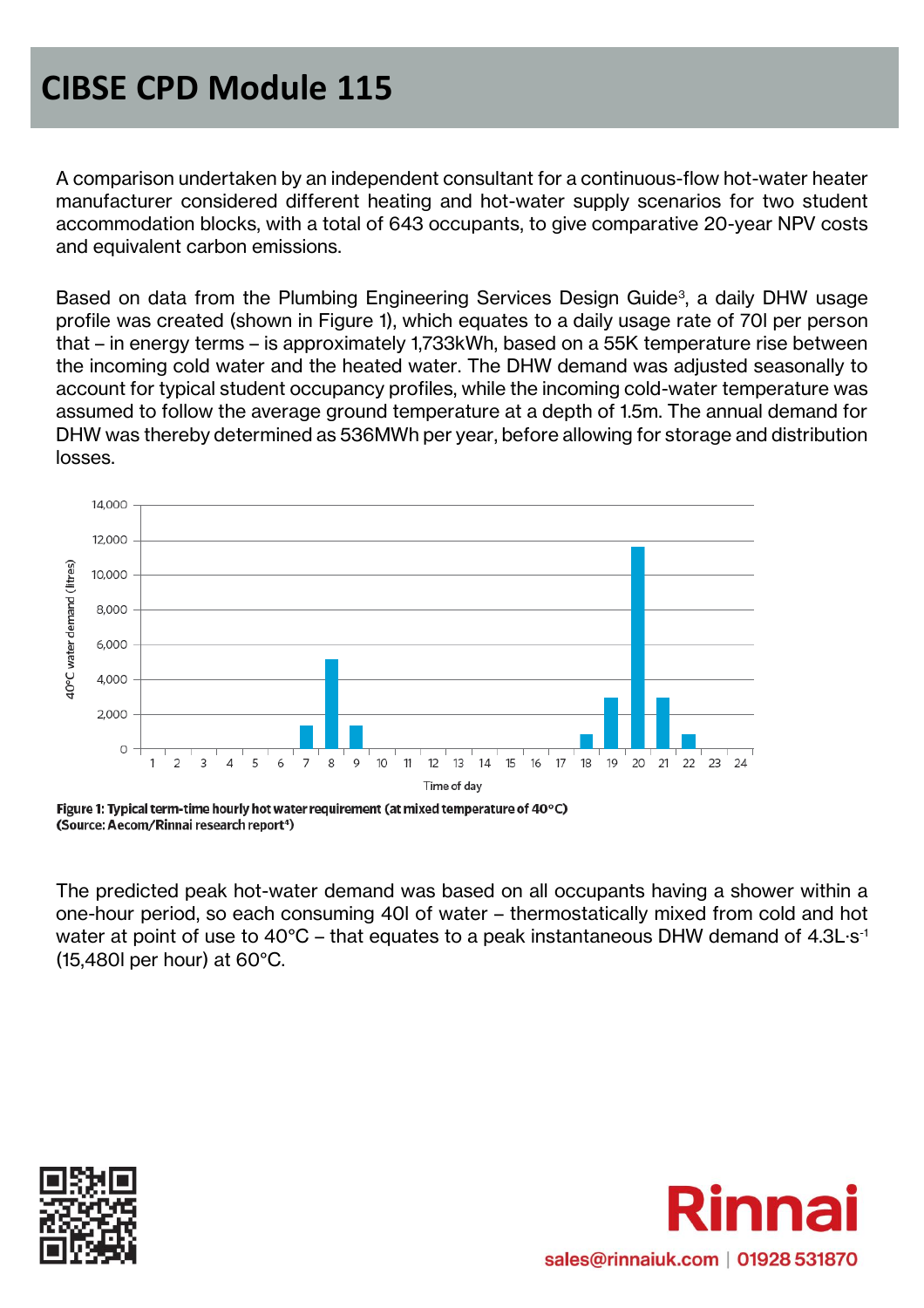The demand for space heating was determined using a dynamic thermal model of the two student accommodation blocks, and the resulting annual heating-load profile is shown in Figure 2, which equates to 445MWh per year, excluding storage and distribution losses. The simulation applied the CIBSE Test Reference Year (TRY) for London – as described at www.cibse.org/weatherdata – and the building model was created to meet the requirements of the England and Wales Building Regulations Approved Document Part L 2013 for carbon emissions targets and the performance of thermal elements and fittings. Each bedroom has 8l·s-1 of extract ventilation, with 50% of the ventilation make-up air modelled as coming directly from outdoors – via window trickle vents – with the remainder from the adjacent unheated corridors.



Figure 2: Simulated annual heating profile for student accommodation (Source: Aecom/Rinnai research report<sup>4</sup>)

A base-case system was established, with two calorifiers providing a total of 37% of the hourly peak load (one 2,900l DHW calorifier in each building), storing water at 65°C with approximately 15kWh daily standing losses. The remainder of the DHW was generated from heat supplied directly from the boiler primary circuit through plate heat exchangers. The recirculating DHW distribution circuit was modelled as returning water at 55°C.



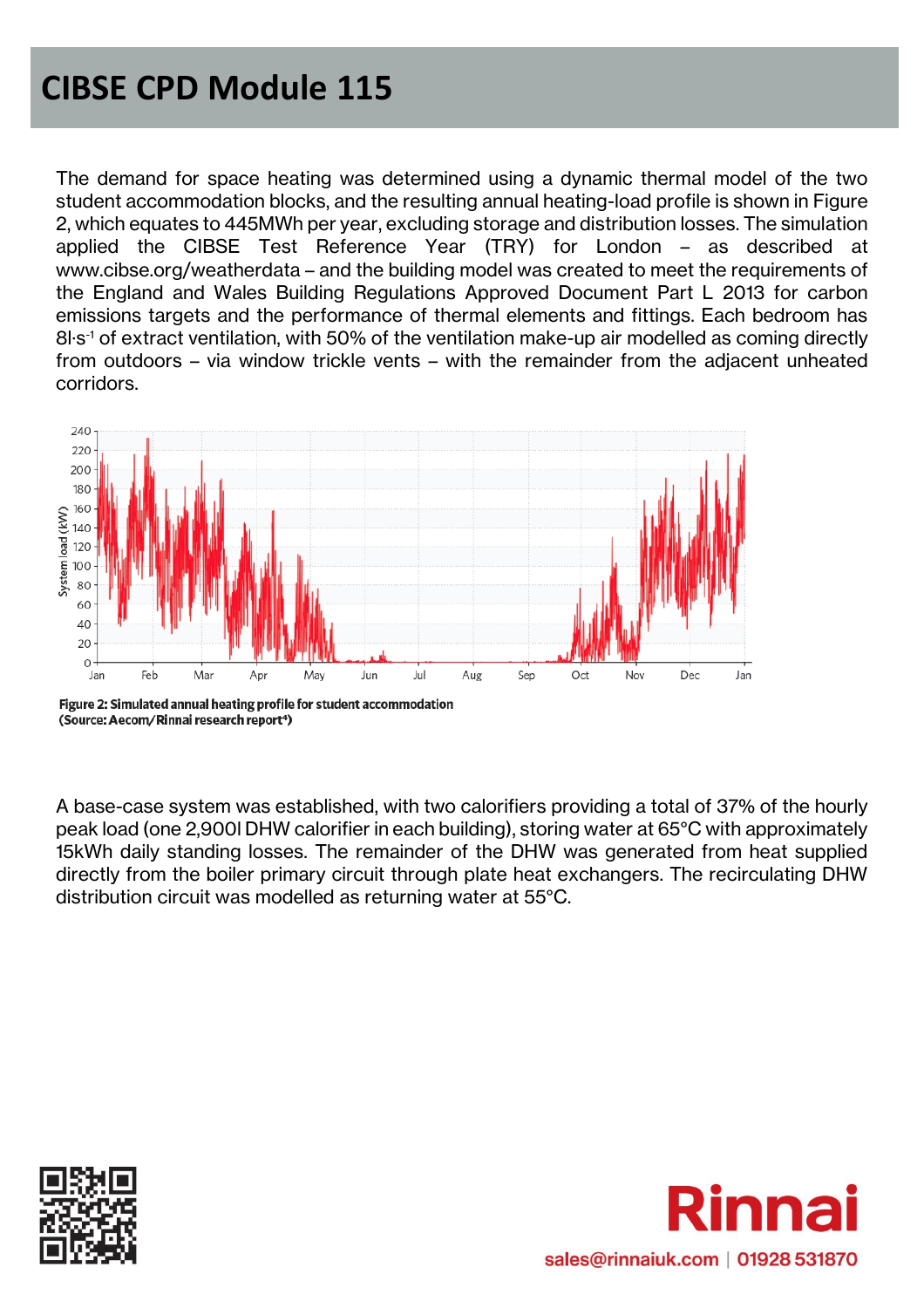To meet this DHW load, together with a peak space-heating demand of 330kW, the base system comprised a set of modular boilers – located together in one plantroom – delivering a total heat output of 1.44MW (six modules each providing 240kW) with a primary flow of 80°C and return of 50°C. Distribution pipework, insulated to meet the requirements of the UK Building Regulations, had total heat 'losses' of 23kW for the DHW pipework – based on 60°C water and ambient temperature of 20°C – and 31kW for space-heating pipework (based on 65°C water and an ambient temperature of 20°C). The heat loss from the pipework was seasonally adjusted for water and ambient temperatures.





#### Figure 4: Zero to 20-year NPV of the base case and five options (Source: Aecom/Rinnai research report<sup>4</sup>)



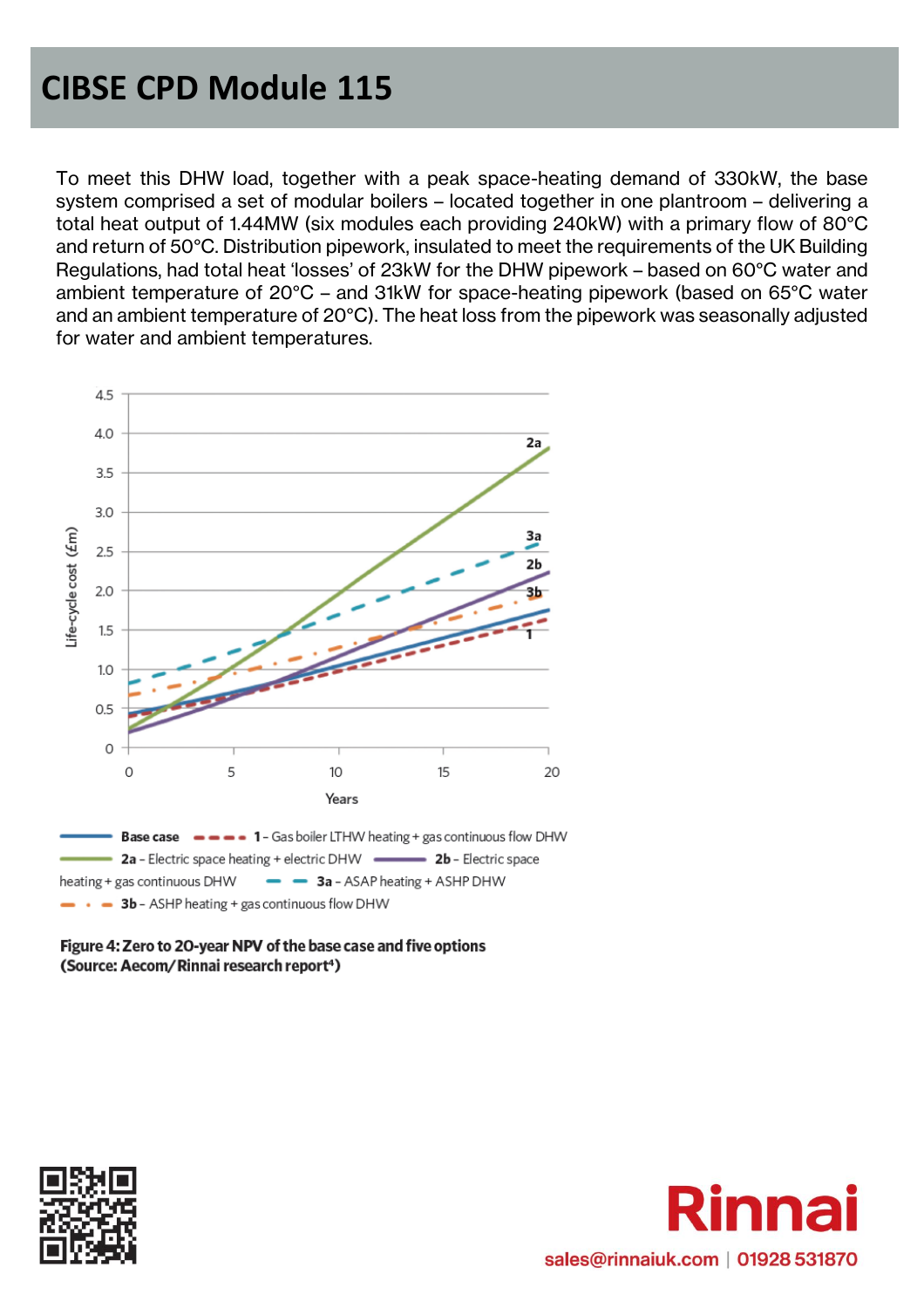#### **Five system configurations were compared to the base case:**

1. Gas boiler LTHW heating + gas continuous flow DHW (no DHW storage) DHW demand met by 18 natural gas-fired continuous-flow water heaters, similar to those shown in Figure 3. The main boiler plant was reduced in size, as it is serving only the space heating (that is, 0.40MW instead of 1.44MW) and there is no storage requirement for DHW.

2a. Electric space heating + electric DHW (+ DHW storage) Both space heating and hot water are generated using electric resistance heating. As rooms have electric panel heaters, there is no LTHW distribution pipework. DHW is generated by calorifiers with immersion heaters, so requires 100% storage to meet peak demand, which equates to around 15,500l, with approximately 27kWh daily standing losses.

2b. Electric space heating + gas continuous flow DHW (no DHW storage) As per configuration 2a, but where the DHW is provided by 18 natural gas-fired continuous-flow water heaters, with no requirement for storage.

3a. Air source heat pump (ASHP) heating + ASHP DHW (+ DHW storage) Both space heating and DHW are generated using air source heat pumps. Because of the limited capacity of ASHPs, 100% DHW storage is required. The analysis is based on multiple commercial modular ASHPs, each with an output of approximately 45kW. The LTHW flow temperature and the temperature differential are lower – depending on the ambient temperature, the flow will be between 55°C and 35°C, and the flow/return temperature differential will be 10K. Hence, the flow rate is doubled, compared to the base case, and the pipe diameters are increased by 50%, which also affects pumping energy, distribution-pipe costs and heat losses.

3b. ASHP heating + gas continuous flow DHW (no DHW storage) As per configuration 3a, but where the DHW is provided by 18 natural gas-fired continuous-flow water heaters, with no requirement for storage.

Each of the systems was designed, modelled and costed. Separating the space heating and DHW allows each system to operate more efficiently. In both the base case and option 1, there are modulating condensing boilers with weather compensation – but whenever there is simultaneous requirement for space heating and DHW, the base case boilers will not operate as efficiently, as the DHW heat exchangers result in higher return-water temperatures to the boilers.



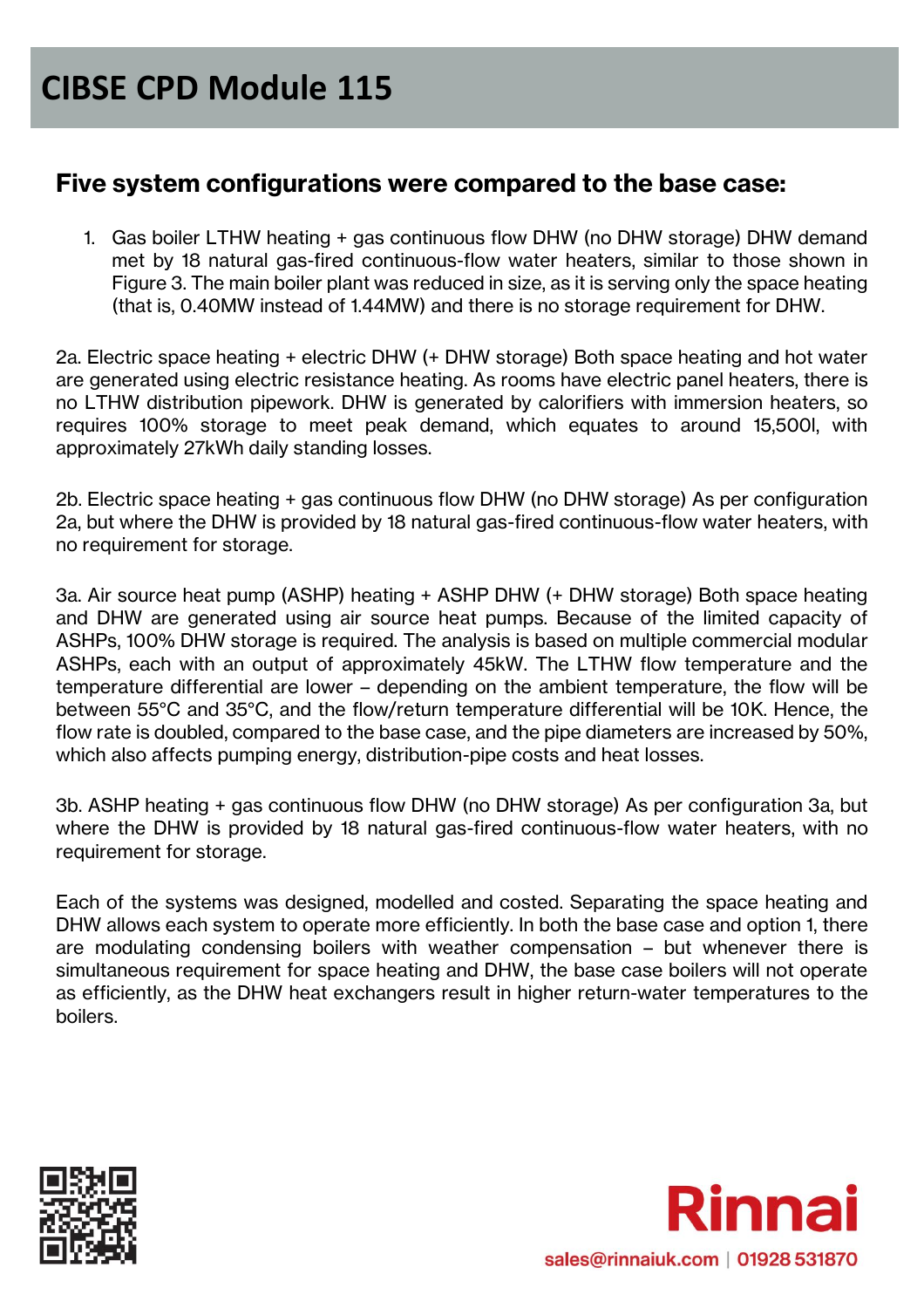The seasonal efficiency of the base-case boilers supplying both heating and DHW is around 89%, compared with the standard seasonal efficiency of the space-heating boilers of around 91%. The complete ASHP solution (option 3a) has a seasonal coefficient of performance (COP) of around 2.4, compared with 3.1 in option 3b, where the heat pumps are providing only space heating. In this case, the reduction in efficiency is the result of the reduction in COP as the heat pump's condenser temperature is increased to produce hot water.

The capital costs of the continuous-flow water-heating systems are favourable, mainly because of the saving in the cost of the storage cylinders. They also maintain a seasonal efficiency of around 95%, as they are optimised and controlled to maintain high-efficiency hot-water generation.

The distribution pipework requires a significant capital cost, so the options with electric panel heating have significantly lower capital costs, as there is no need for LTHW pipework. The annual heat losses in the distribution pipework show that the heat loss through the spaceheating pipes is between 22% and 25%, while for DHW pipework it varies from 35% to 39%. This would indicate that further savings could be achieved through the approach of distributed – instead of centralised – generation, both in terms of energy and in the capital costs resulting from the omission of distribution pipework.

Using the resulting data (the grey-shaded section) from Table 1, a life-cycle comparison was undertaken for a period of 20 years, based on the expected system service life before any replacement. The NPV calculation was based on a discount rate of 3.5% and an inflation rate of 2% for maintenance costs. (See CIBSE Journal October 2016 CPD for an explanation of the NPV method.) The analysis applied projected retail fuel costs and equivalent carbon emissions factors  $(CO_{2e})$  for electricity, based on UK government data.<sup>5</sup> Although the equivalent carbonemission factors for gas would also vary over time, no reliable projections were found at the time of carrying out the analysis, so it has been assumed to be constant at 0.184 kgCO<sub>2e</sub>·kWh-1 , which is taken from the UK government greenhouse gas (GHG) conversion factors for company reporting.

The yellow-shaded section from Table 1 summarises the comparison in terms of 20-year lifecycle cost and operational  $CO<sub>2e</sub>$  emissions. The system with the gas boiler LTHW heating and gas-fired continuous-flow DHW (option 1) has the lowest cost. The operational  $CO_{2e}$  emissions over 20 years indicate significant differences between gas- and electric-based heat sources, with the all-heat-pump solutions generating around a third of the  $CO_{2e}$  of the base case.



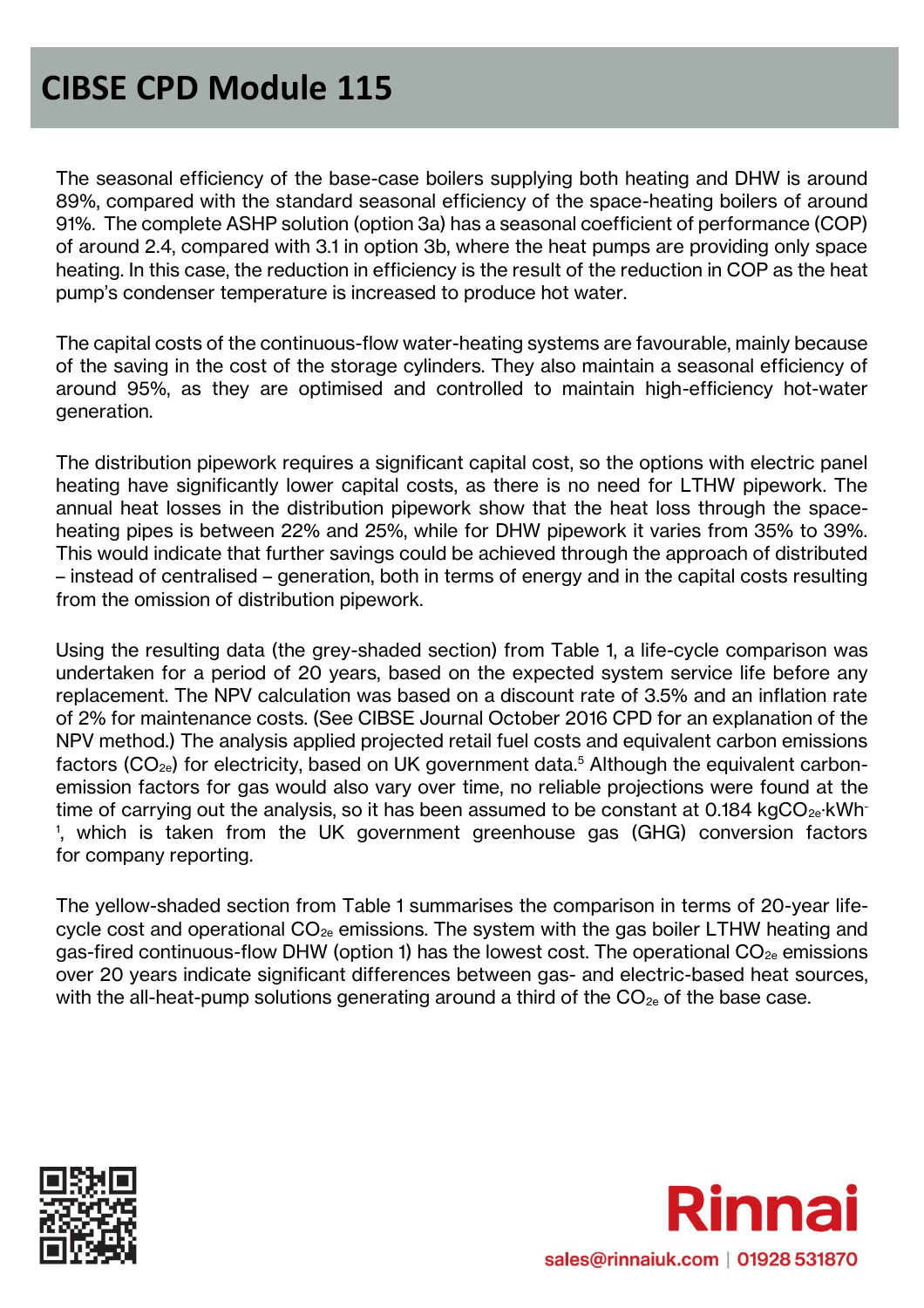|                                                                          | <b>Input to NPV calculation</b>  |                                  |                             |                      |                                |                       | 20-year                   |
|--------------------------------------------------------------------------|----------------------------------|----------------------------------|-----------------------------|----------------------|--------------------------------|-----------------------|---------------------------|
|                                                                          | Natural gas<br>(MWh per<br>year) | Electricity<br>(MWh per<br>year) | Initial<br>capital<br>costs | Annual<br>fuel costs | Annual<br>maintenance<br>costs | 20-year<br><b>NPV</b> | tonnes<br>CO <sub>2</sub> |
| <b>Baseline</b>                                                          | 1,503                            | 15                               | £432k                       | £50k                 | £875                           | £1.4m                 | 5.4k                      |
| 1 Gas boiler<br><b>LTHW</b><br>$heating + gas$<br>continuous<br>flow DHW | 1,415                            | 13                               | £399k                       | £47k                 | £850                           | £1.3m                 | 5.1k                      |
| 2a Electric<br>space<br>heating<br>+ electric<br><b>DHW</b>              | $\mathbf 0$                      | 1,178                            | £242k                       | £148k                | £300                           | £2.8m                 | 3.9k                      |
| 2b Electric<br>space<br>heating<br>$+$ gas<br>continuous<br>flow DHW     | 759                              | 450                              | £198k                       | £82k                 | £850                           | £1.6m                 | 4.3k                      |
| 3a ASHP<br>heating<br>$+$ ASHP<br><b>DHW</b>                             | $\mathbf 0$                      | 609                              | £850k                       | £74k                 | £1,575                         | E2.1m                 | 2.0k                      |
| 3b ASHP<br>heating<br>$+$ gas<br>continuous<br>flow DHW                  | 760                              | 210                              | £699k                       | £49k                 | £2,125                         | £1.6m                 | 3.4k                      |

Table 1: Energy, costs and emissions for the various configurations (red indicates highest and<br>green the lowest in the respective column) (Source: AECOM/Rinnai Research Report<sup>4</sup>)

Figure 4 illustrates the discounting effect on capital and operational costs that, in this particular case, indicates that the systems need to be considered for at least five to 10 years before the life-cycle trend is clearly set.

The analysis that is reported in this article indicates that – to establish a reasonable understanding of the total impact of the different systems – some form of whole-life assessment is required to provide a more informed input into the final selection.



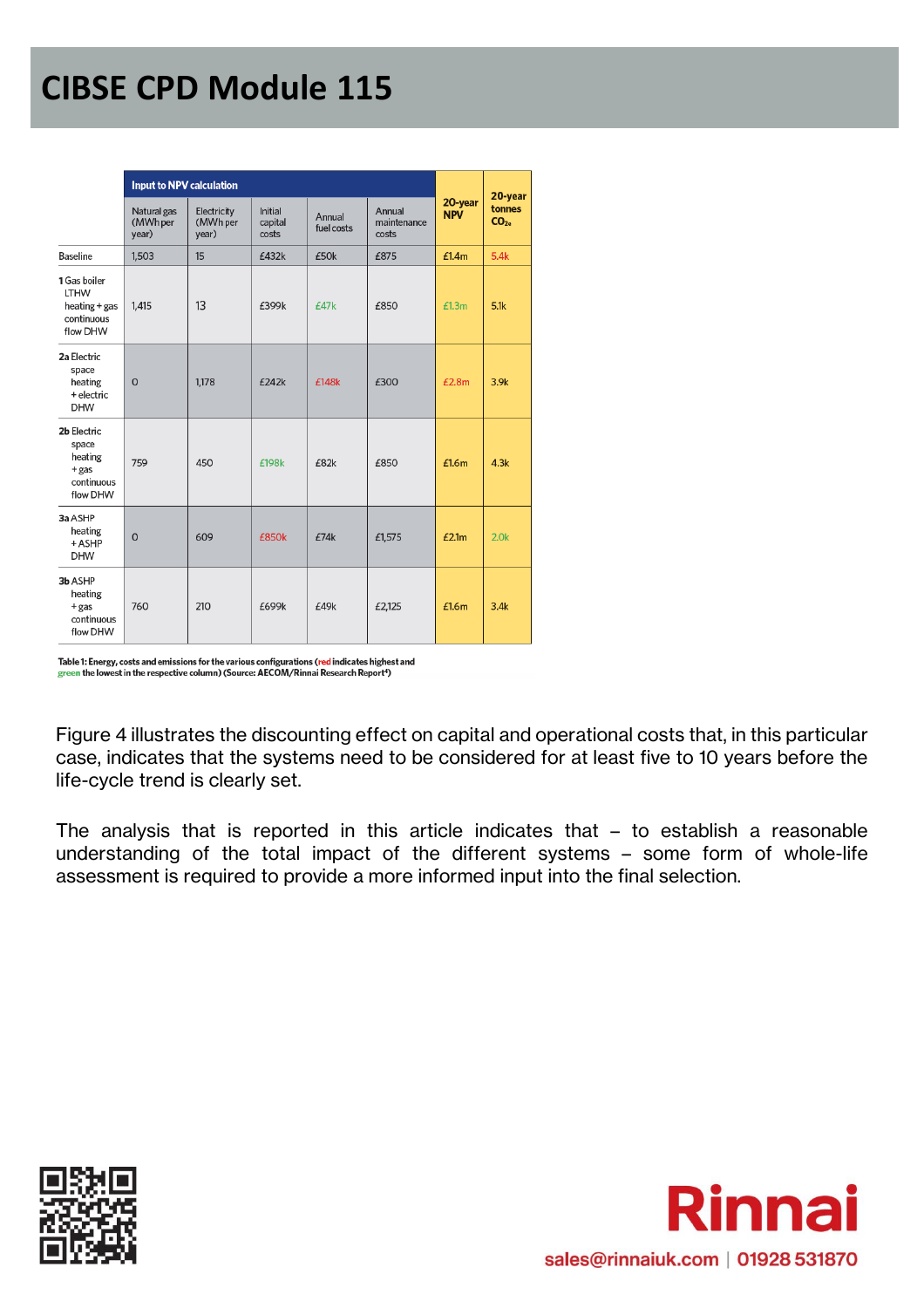

#### Figure 4: Zero to 20-year NPV of the base case and five options (Source: Aecom/Rinnai research report<sup>4</sup>)

#### **Further reading:**

The comparison of the systems in this article is based on the output of the independent study undertaken by Aecom on behalf of Rinnai. For more information on the full report, email info@rinnaiuk.com.